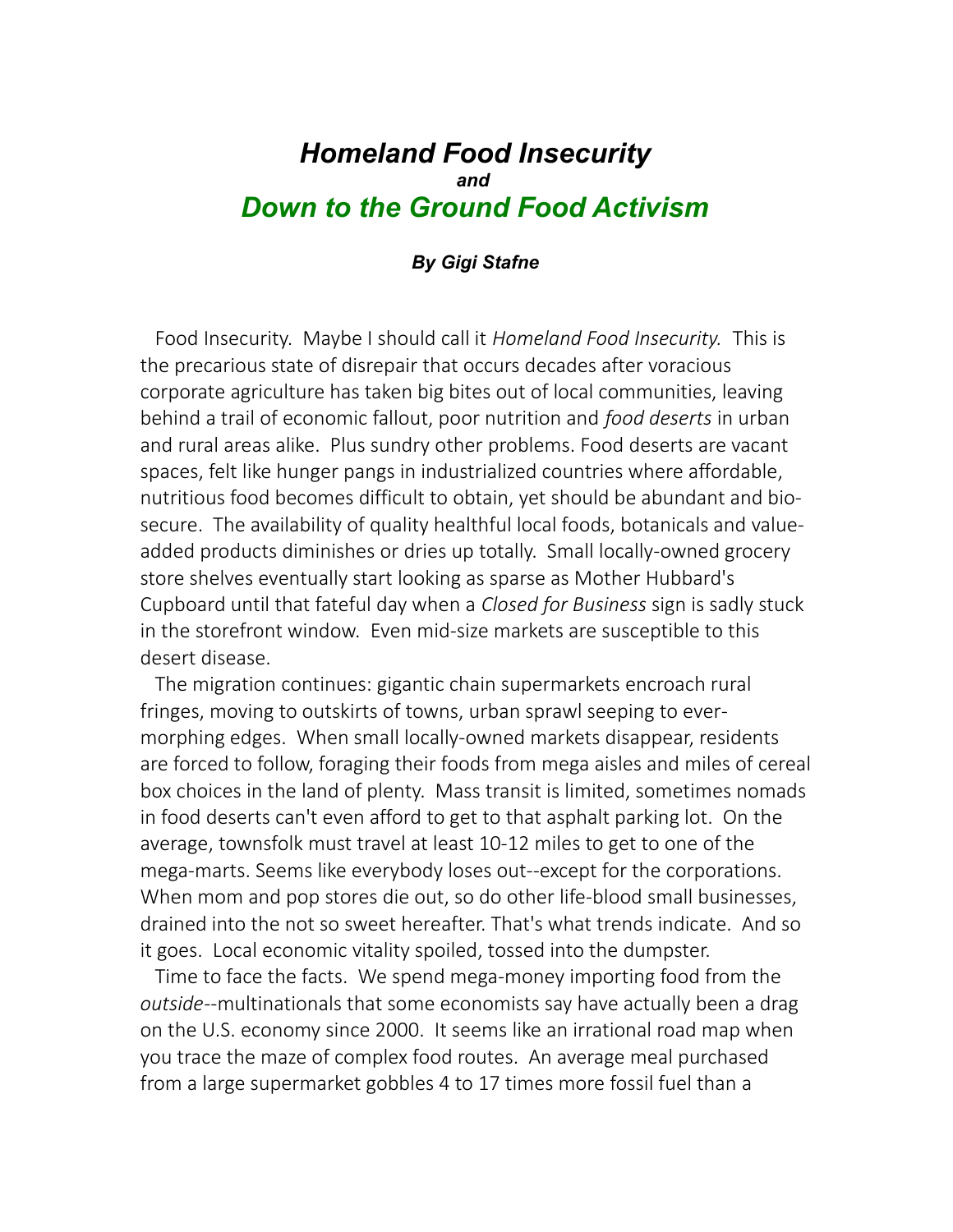locavore meal. Industrial eaters indirectly eat a lot of petroleum. A contributing factor to global warming. *Long distance food* actually puts a dent in rural economies and the environment. This global interdependence of our complex food system has created unintended losses rather than generating new wealth and security for families, farmers and communities across *America the beautiful.* Small-scale agriculture and locavore food businesses still remain marginal links in this sprawling food chain.

## *Ok, this might be a green-rant, but...*

 Food is important to me. Deep at heart, I'm a locavore. Passionate about the unfurling foodie movement. I just moved back to northern Wisconsin last year after teaching and traveling, from Canada to Mexico, an yerbalista borderlands woman. I've been settling back into a new routine of cooking and eating in the north woods. Right now, I live with a hunter; I'm a gatherer. Have been for years. I believe in eating attuned with nature's cycles, plus teach and write about these pure wild ways in radical herbalism*. Eat local, eat seasonal, eat healthful.* We're just coming out of what some indigenous northern ones call, Hungry Moon, the cycle of late winter when food preserves and stocks have dwindled. We know how to survive. This time of the year usually scares the heck out of a lot of people, makes them anxious, cooped up with cabin fever, feeling like they have little margin. Especially when they are desperately dependent upon outer world food and economic systems.

I understand. I mediate between those worlds, too. People do feel insecure about survival during times like these. Yet, I imagine a time with no megamarts, living *down to the ground,* creative and resilient, thriving in the wintery northwoods. Every step we take toward independence, whether that is living off-grid or working harmoniously within a truly interdependent sustainable community, we are closer to *arriving*. As one of the Greenhorns said, *I am hellbent on recovering from the age of convenience.*

 Wisconsin is propagating more CSA's, farmers markets and small organic farms than ever. That feels good. Yet, upon returning to the Great Lakes region, I witness disturbing signs of rural and small town economies decaying. One of those moments happened the other day at noon when I drove by a busy 4-corner intersection in the seat of Rusk County, population 3577, with several new gas stations and a fast food joint buzzing with cars at each quadrant. There, flapping in the breeze and exhaust of a steady stream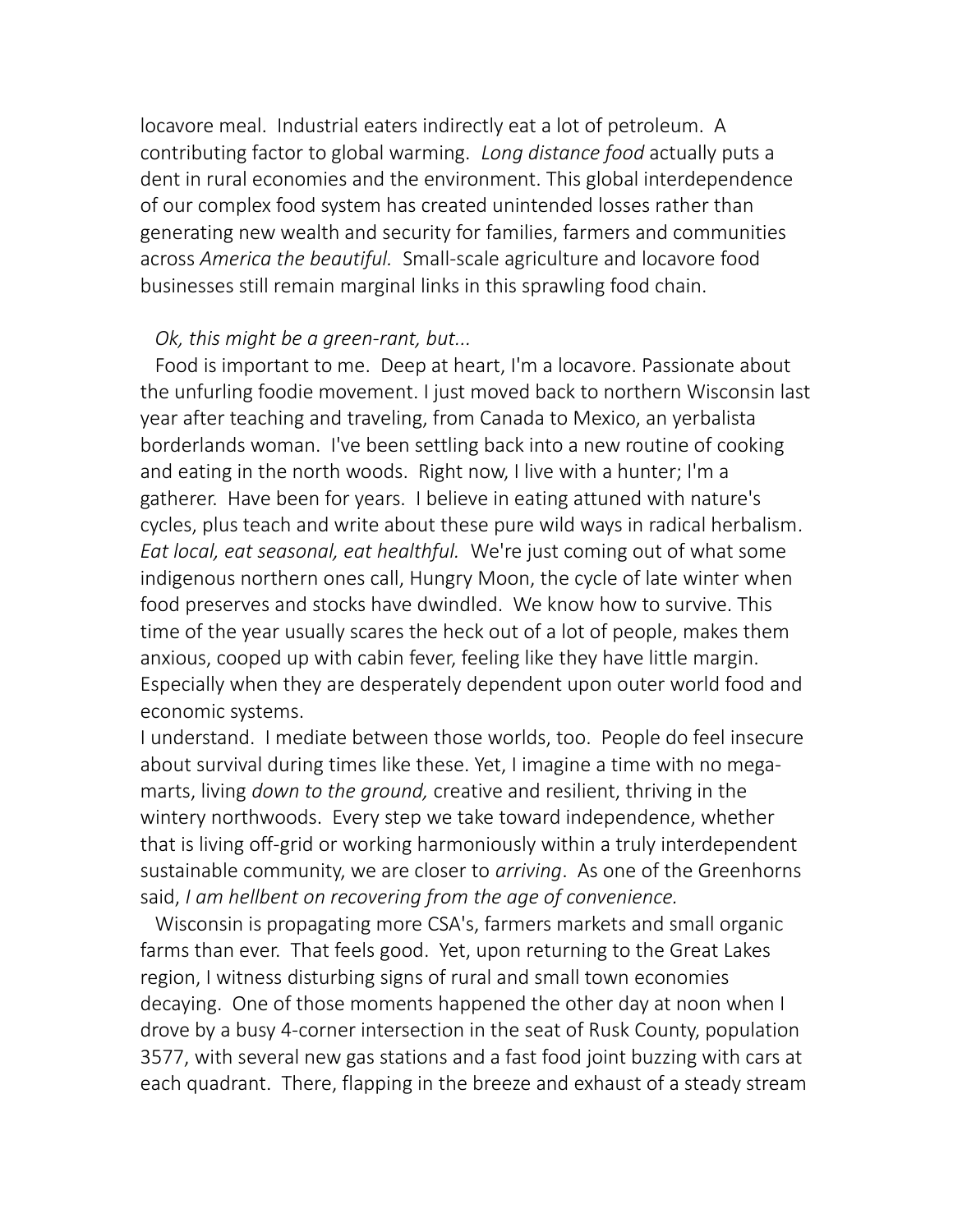of Dodge trucks and sturdy sedans was a whole platoon of signs spiked in curbside, like little political campaign signs. Only this propaganda was enticing busy workers inside for cheap covenience store lunch-on-the-run: *79 cent cheeseburgers, 99 cent Big Gulps.* Gassing up, I felt like a food hussy spying on those harried folks dashing in and out with their cheap, crinklywrapper sandwiches of mystery meat and sloshy big red Gulps. One by one, they disappeared, driving off in a rush. From a cultural anthropologist's eye, it looks like we have a nationalized eating disorder.

 How sad. Part of the attraction is the affordable price of a quick meal, no doubt. After all, we're in recovery from a recession. So, folks need to eat cheap crap, *right*? Not necessarily so.

 Back to foraging in the food deserts across America, from small towns to inner city neighborhoods of the urban landscape. Where are people actually buying their food in those gap zones? *Gas stations, convenience stores and liquor marts.* That's where. Like the one I drove by with the Burma Shave series of cheapo food signs. What's on the menu, America? Bags of Cheetos, overcooked nitrate-laden hotdogs from the rotating rotisserie and high octane Rock Star energy drinks boasting Green Tea, Ginseng and Guarana. Food stuffs high in fat, sugar, salt, calories and weird artificial ingredients. Strange ingredients, is right. New York Times journalist, Mark Bittman just wrote about McDonald's *FMO* (sounds too much like GMO to me) a new menu item, Fruit-Maple-Oatmeal that busy-bee morning workers can buy at ten times the price of normal oatmeal with its "concoction of 21 ingredients".

 Consumers get kicked in the teeth by fringe food retailers who jack-up the price of processed foods, as much as 30-60% more than grocery stores in such urban and small town deserts. This hits hard in the pocketbooks of the poor--especially during times of economic struggle. In fact, food desert consumers ultimately end up spending an average of 37% more on their food purchases. *And* they are left feeling empty--nutritionally and spiritually.

 Humans suffer from poor nutrition--right here in the Heartland. Land of plenty. Research reveals a psychological factor related to one's proximity to food; a connection between easy access to processed junk and diseases of obesity, diabetes and heart disease. So, I imagine the opposite is true when people grow gardens. I see radical changes when my botanical medicine students take classes learning how to care deeply for self and family--from herb and food gardens to homegrown apothecaries--they begin to feel very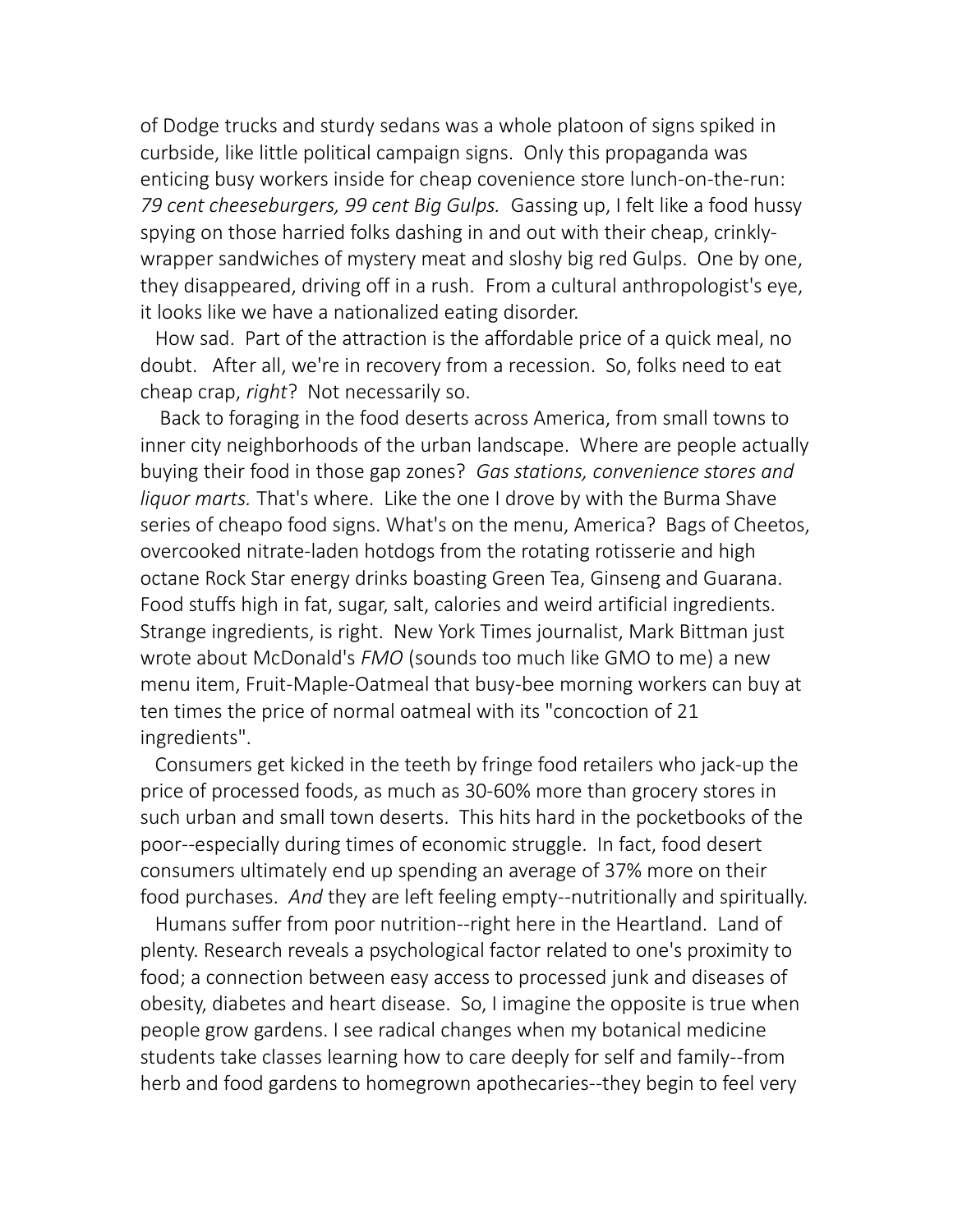secure and healthful. This green-loving circle spends less money on medicine and junk food. Dirt farmers, wilders and greenhorns seem to be a happy, soul-nourished lot of folks.

 If we step back, viewing the community as a whole organism, much as we do in natural medicine with the human body, then we see there is nothing truly affordable about these 'cheap meals'. Not with the escalating rates of disease and obesity stemming from poor nutrition in the United States. Multinationals have exported this sickly western processed fast food model and other nations are catching up fast with similar preventable diseases. We not only need better nutrition and botanical medicines, we crave spiritual nourishment from our food cosmos.

 What really happens when our food is grown regionally, then whisked away, exported via national and international routes into the global food commodity market, rather than staying within our communities? *We lose community food security.* Our townspeople end up buying food back locally anyway from the international network of giant food intermediaries such as Kraft, ConAgra, Nestle, PepsiCo. Essentially, money spent on importing food takes from the fertility of the local economy. It weakens our economic capacity, just as the mono-cropped landscape loses its rich biodiversity. There's multifarious fallout: overpriced goods, overprocessed foods, drain on freshness and nutritive value, excess chemicals and preservatives, exorbitant fuel costs for transport, and increases in food-borne diseases.

 The landscape of the Heartland has been altered with expanses of corporate owned farms. Monoculture wildfire rages across the plains and prairies. Surviving farmers receive their subsidies for corn, soy, wheat, cotton and rice. *King Corn rules. Agribiz is big business.* Common folk dredge on, like indentured modern serfs. Remember that farmers really only receive about 20 cents on every food dollar for their hard work. However, what if U.S. farmers were offered subsidies and incentives to diversify, to grow healthful whole foods, cultivating a wide range of organic produce and alternative crops instead? We know small farmers are losing out. So are food consumers. Plenty of money streams out of local farmers' bank accounts and local community coffers when growers have to pay distant suppliers and creditors that are non-local.

 "In short, despite having invested heavily in (farm) technology that enables them to reap immense harvests, and despite spending nearly a billion dollars a year to raise crops and animals to sell to some of the wealthiest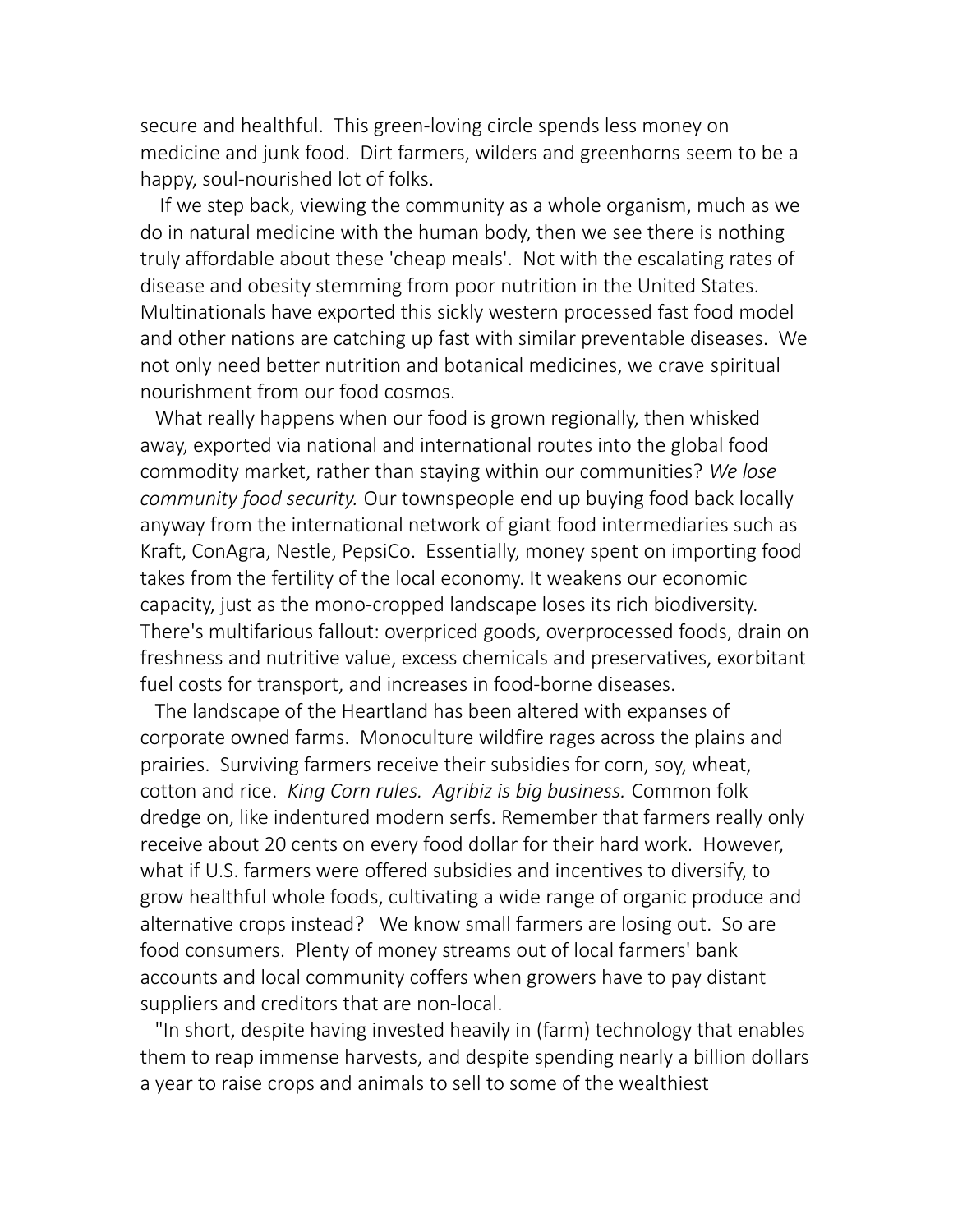corporations in the world, many of the region's farm families live dangerously close to poverty levels." (Meter-Rosales report, MN)

 One economic analysis indicates that if regional families and communities begin with the small step of purchasing even 5% of their foods locally, that would in turn create an average stream of \$5 million in farm income for that region.

 Midwest small dairy farms are vanishing and we must support their survival. Their disappearances create more ecological problems. Corporate farms infiltrate and the negative cycle perpetuates: few small independent dairy farms, poor crop rotation, less animal manure, sub-standard soil conditions, more mono-crops, proliferation of GMO's, chemical-intense use, groundwater contamination, high fuel consumption...on and on it goes.

 Recently I conversed with a U.S.D.A. contract grain inspector in the Midwest and he admitted that most farmers feel 'locked in' by the contracts they have signed. Another cycle of economic entrapment. He also blew apart another myth when he discussed mono-crops, "There is a misconception that we are feeding the world's people...but we really are not. We're feeding the world's animals...mainly it is feedstock...feed for cattle and dogs."

 True, don't foget the corn. *We're the corn people of America*, Michael Pollen and Aaron Woolf declare in their expose books and films on the truth about ag politics and food in America.

"With an oink-oink here, and a ton of campaign cash there, agribusiness giants are able to dictate America's food and farm policies in both Republican and Democratic administrations," chides Jim Hightower.

 So, what's required of us now? A new food literacy campaign. A cultural conversation about food. And it has begun. Because we hunger for healthful foods. We must shift the very way we think and behave, instead of eating what's shoved on our plates served in *Cafeteria America.* Food production and distribution must increasingly include regional, ecological and economic sustainabilty efforts. This new foodie movement will create stronger bonds, trust, security, a sense of community, plus stronger families, communities and business connections.

 U.S. citizens are cultivating their own *down to the ground* food movement. An agro-ecological cultural renaissance is happening. From a spade in the community garden to food co-op aisles, and over tasty organic meals served up at the tables of family and friends. It will take passion, courage, creativity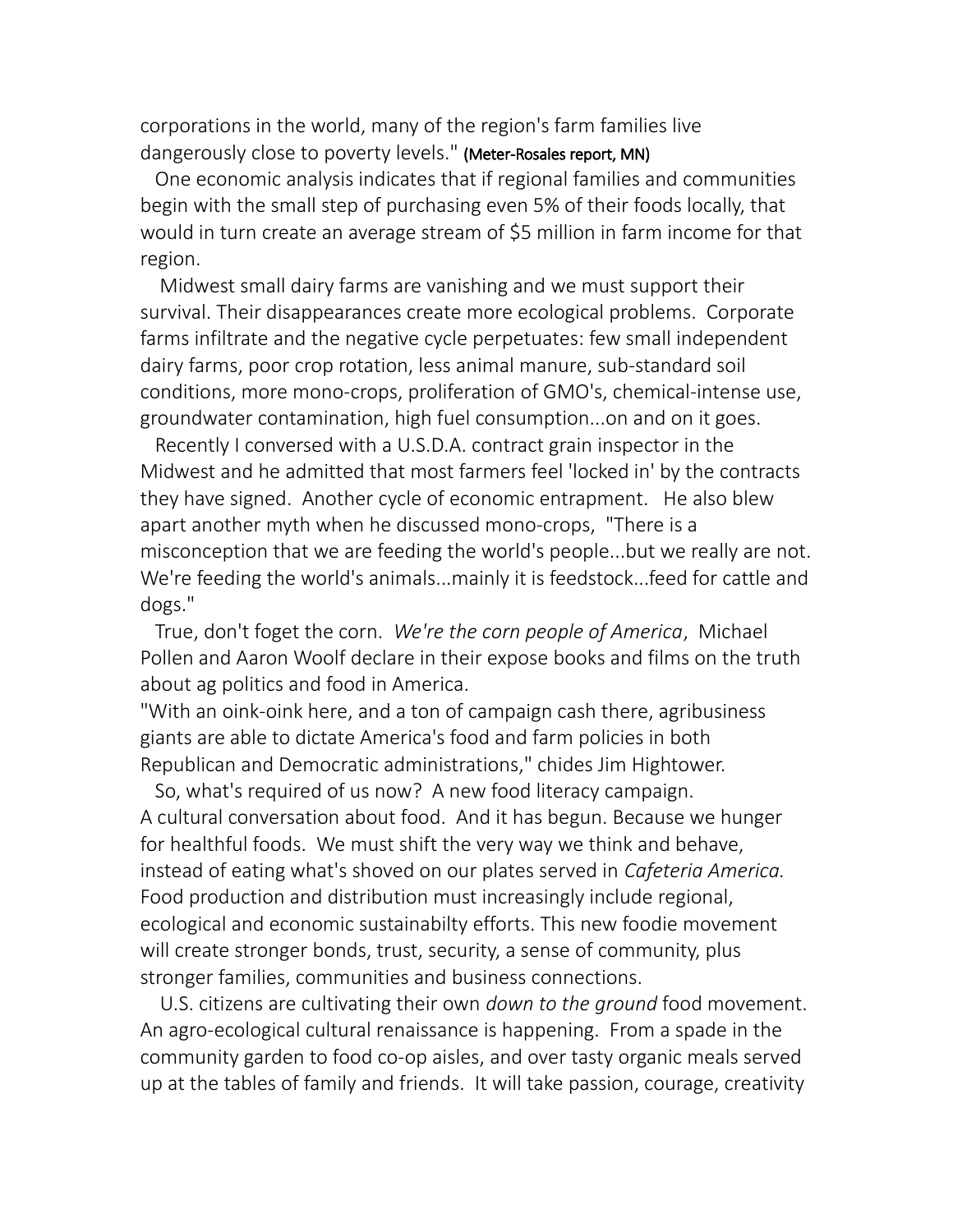to shift and transform our current cultural food landscape. A true green revival *is* happening close to home...and there's room at the table for you!

#### *Here are 30 ways that people can get involved in the down to the ground foodie movement. The author encourages and inspires you to take action. Do it for the health of the planet, the health of your family...for yourself:*

Buy from organic farms Purchase food shares, join a CSA\* Get active with a local food co-op Visit & support Farmer's Markets Eat whole foods & local produce Shop for value-added products Donate healthy food to the Food Pantry Serve up meals at Community Kitchens Transform the menu to include local food & organics: Schools, colleges, nursing homes, employer food services Eat out at locavore food establishments Host events with local organic caterers Read what food bloggers are saying Transform your backyard: *food not lawns* Grow anarchist plots: *guerilla garden* Restore native plants Grow a medicinal herb garden Take a wild edibles or weed walk with the local herbalist Volunteer to co-create gardens with kids Shop local, grow community economy Save seeds (heirloom, non-GMO, native) Preserve culturally diverse heritages & traditions Be active in the small farm revival Support biodiversity, organics, permaculture, biomimicry projects Support urban agriculture Volunteer at a prison garden Build raised beds for elderly neighbors Become a wilder, forager! Ensure egalitarian access to whole foods: Join a food justice organization

\*there's a trend to rename CSA's Community *Sustaining* Agriculture

## **About the Author...**

*Gigi Stafne is an educator, writer and activist of 20 years within the*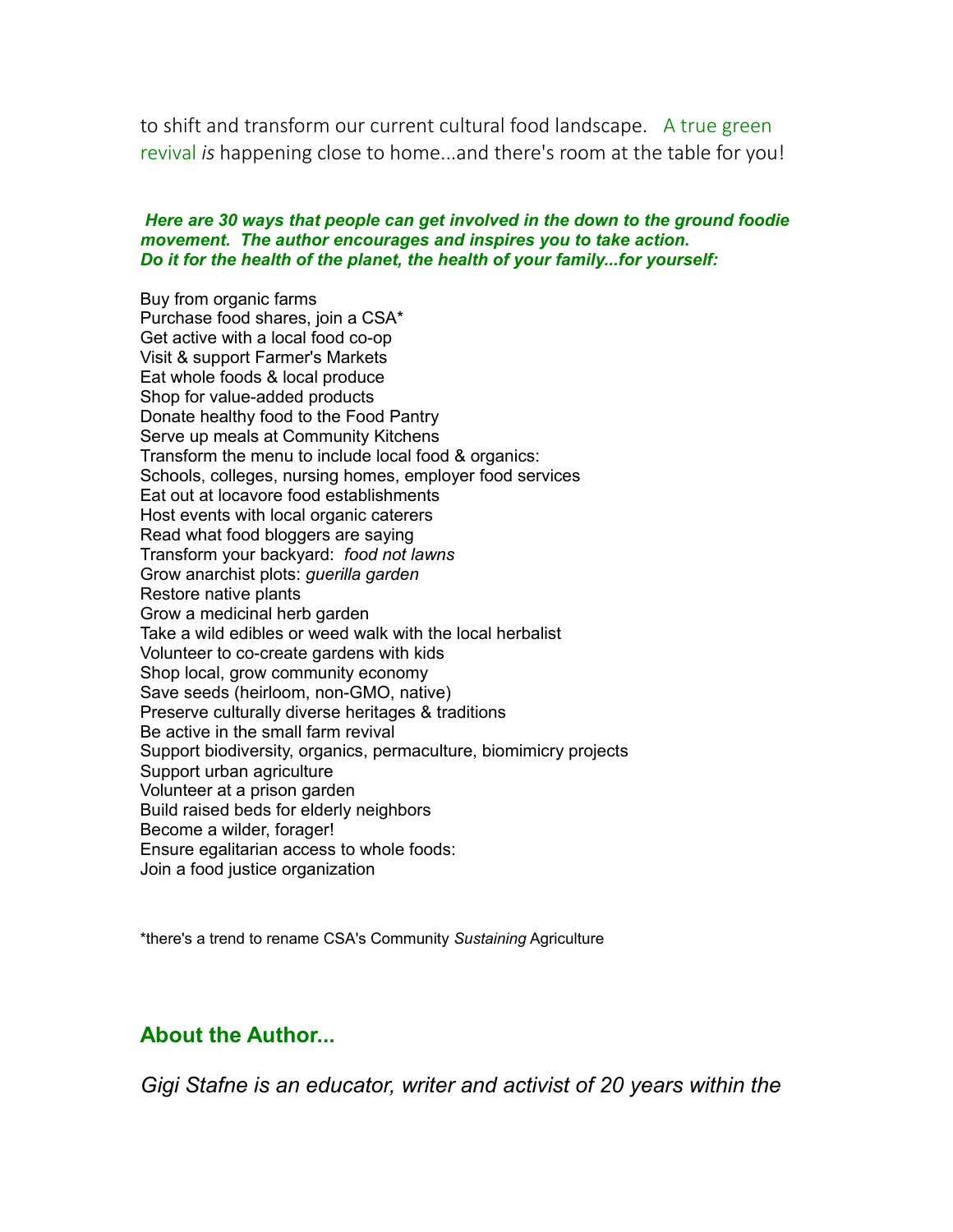*realms of natural & botanical medicine, women's health, environmental health and ecology. She is an yerbalista wilder and borderlands woman, who is teaching this Spring in Wisconsin, Minnesota...then off to the Southwest U.S. and Mexico engaging in cross cultural down to the ground medicine. To contact the author, take a course or participate in an exchange: [www.greenwisdom.weebly.com](file:///C:/Users/Amy/Documents/Amy-Linux%20Documents/Green-Wisdom/Web-Site/Articles&Resources/www.greenwisdom.weebly.com) & [www.wildearthecotours.weebly.com](file:///C:/Users/Amy/Documents/Amy-Linux%20Documents/Green-Wisdom/Web-Site/Articles&Resources/www.wildearthecotours.weebly.com)*

*This is an article meant to be shared, but please contact the author for reprinting, publishing on-line, blogs or in print: gigigreenwisdom@gmail.com*

Bittman, Mark. "How to make oatmeal...*wrong*" Feb 22, 2011, *New York Times*.

Cook, Christopher. *Diet for a Dead Planet: Big business and the coming food crisis,* 2005.

Cook, Christopher. "Farming Bill: making America fat and polluted, one subsidy at a time," (2008) *The Christian Science Monitor.*

Gottlieb, Robert and Anupama Joshi. *Food Justice,* 2010.

Hightower, Jim. "Agrbiz offends workers, nature, our palates," *Hightower Lowdown* (2002).

Ellis, Curt and Aaron Woolf. *King Corn (film),* 2006.

Ellis, Curt and Aaron Woolf. *Big River (film),* 2009.

Kenner, Robert. *Food, Inc. (film),* 2008.

Mandel, Michael. "Multinationals, are they good for America?" *Bloomberg Businessweek* (February 2008).

Meter, Ken and Jon Rosales. *Finding Food in Farm Country* (reports). 1997, 2001, 2005

Pollan, Michael. *Omnivore's Dilemma,* 2006.